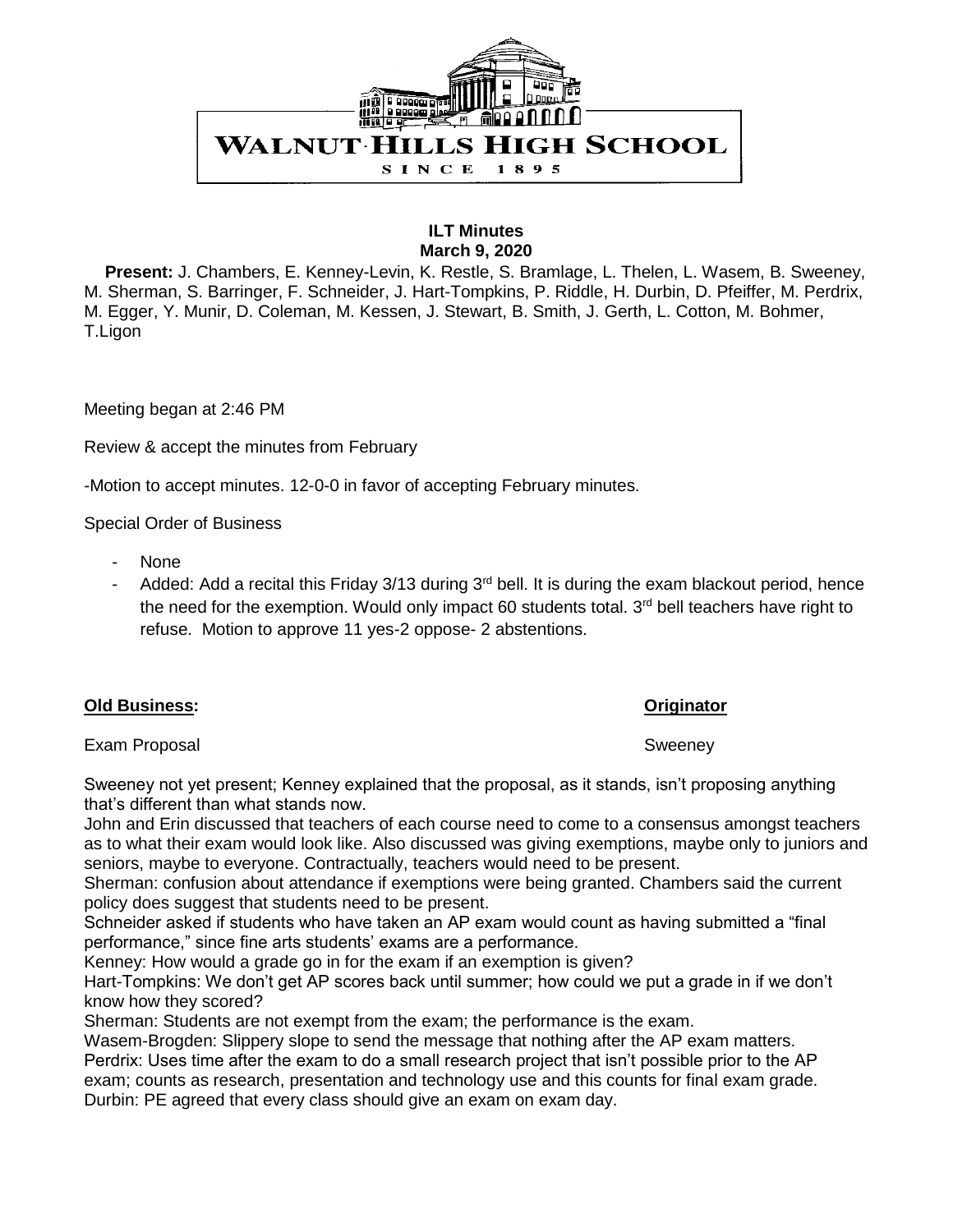Restle: Students are savvy enough to pick classes based on exam element (or lack thereof). Sweeney: Is the issue enforcement? The course guide says an examination must be given at the end of each course.

Stewart: It can be considered a shared experience for all of our students to have to take exams. Every kid should expect to sit for those 3 hours.

Cotton: There is a Pre-Calc exemption for students who have maintained an A average on every test throughout the year, but students are required to be present and sit for the 3 hour exam time.

Kenney: Send back to departments to decide if anyone wants to create a new policy.

Chambers: We will own it. Administrators will communicate that we need to enforce the exam policy as it exists and for the people who don't follow the policy. They will face administrative consequences. But do we really want students to have to come sit in the choir room for 3 hours just for the sake of being here?

Kenney: A new proposal will have to come up exempting fine arts. There was no vote.

## **New Business: Originator**

Budget Chambers

Janet Fine presented. Will not be voted on.

Sweeney: Are there new hand dryers coming? Chambers said administrators have discussed this. Fine: We have been allotted \$111,185.00. Some of the budget lines are flexible.

Pfeiffer: What is included in classroom supplies? Is it books or other things? Where does money come from to play for lab supplies? Our equipment is not cheap.

Fine: It's mostly office supplies. Student fees have to go back to the students and the materials they're touching. Things in the classroom supply like cannot be moved; money in the office supply line can be moved around.

Chambers: Purchasing has become increasingly difficult with new district policies and how we can spend money

Hart-Tompkins: Why is there only \$2000 in the repairs budget? What is it for?

Chambers: Will need to get clarification.

Questions should be directed to Mr. Chambers or Janet Fine.

# PBIS **Smitson/ Morgan-Thomas**

Morgan: New PBIS plan distributed to ILT. Proposed a reward system "Eagle Bucks," where students can earn \$ to shop at a SOAR store where students could use their money.

- $\circ$  Yusuf: Do you have evidence to back-up that the reward system would work? Do we have any plans for implementing restorative justice?
- o Changing the R in "SOAR" to Resilience (Currently Respect)
- $\circ$  No extra record keeping as it would be all in a google doc how many points kids have
	- Clerical staff does currently have time that they could do this
- o Could do a staff recognition as well

Restle: We always do processing with our students and we also involve support staff.

Morgan: The whole point is to build positive culture.

Thelen: How do you propose getting teacher buy-in?

Morgan: Hard to regulate; we hope that most teachers will support.

Wasem-Brogden: Hallway behavior is atrocious and aggravating- has the committee talked about that at all? How do we convey to the students that hallway behavior needs to improve?